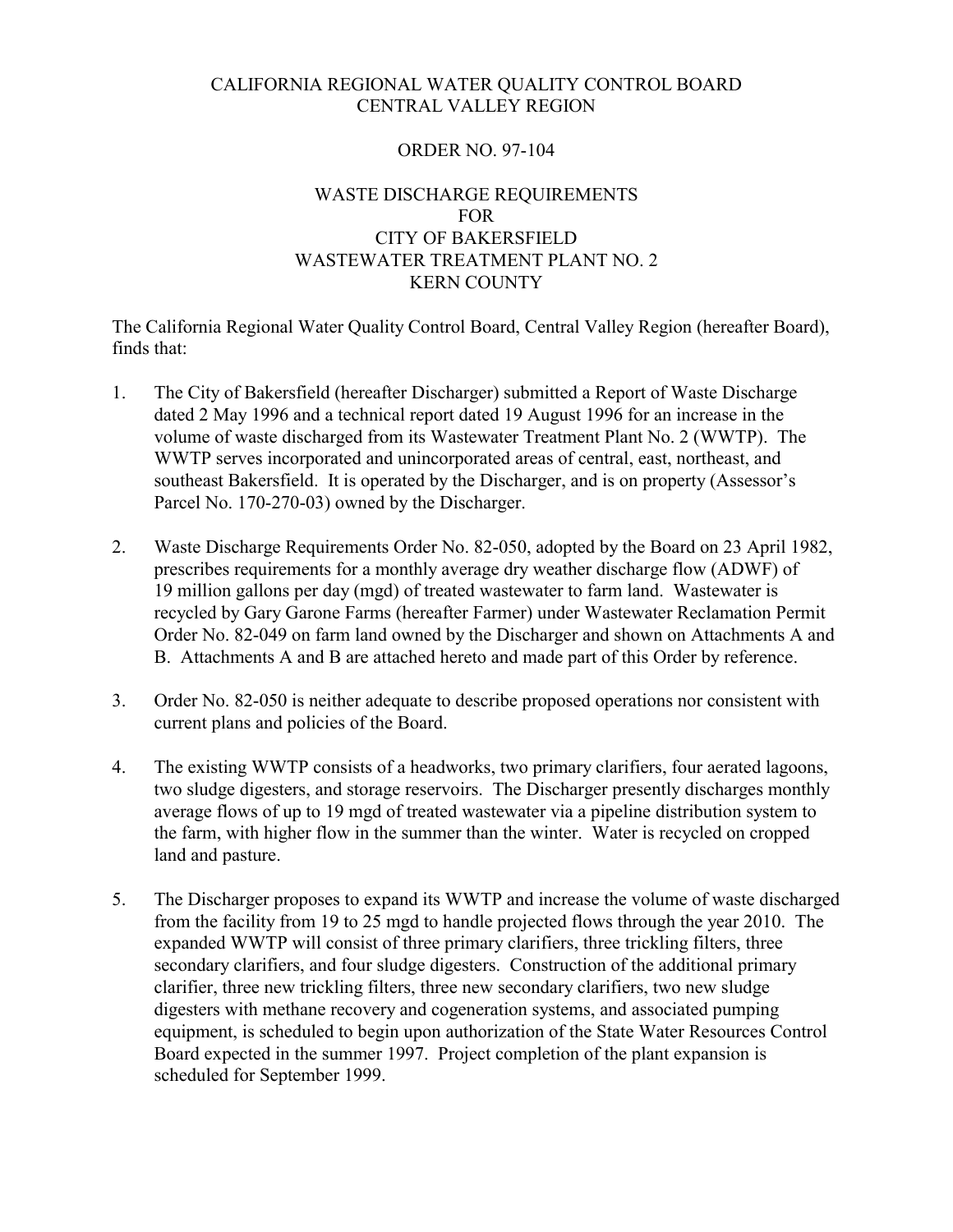6. During periods of low irrigation demand, treated wastewater is impounded in storage reservoirs adjacent to the WWTP. The storage area of 400 acres, shown on Attachment A, has a capacity of 5,830 acre-feet (greater than 90 days at 19 mgd) with four feet of freeboard. The Discharger submitted an irrigation water balance and storage reqirements analysis dated 28 April 1997. The Discharger will need 7,200 acre-feet of storage, an additional 1370 acre-feet, at 25 mgd. The additional storage reservoir will be constructed at the location of the existing aeration lagoons. The storage reservoirs are within the following parcels in the east half of Section 9 and west half of Section 10, T30S, R28E, MDB&M:

| Assessor's<br>Parcel Number | $#$ Acres |
|-----------------------------|-----------|
| 170-250-08                  | 180       |
| 170-270-03                  | 160       |
| 173-210-01                  | 160       |
| 173-210-02                  | 157       |
|                             |           |

7. The disposal area of 5,146 acres is currently planted with crops which are processed or not used for human consumption, including: sugar beets, cotton, wheat, oats, silage corn, barley, alfalfa, and pasture on the following parcels:

| Section | Assessor's               |           | Section | Assessor's               |           |
|---------|--------------------------|-----------|---------|--------------------------|-----------|
|         | T30S, R28E Parcel Number | $#$ Acres |         | T31S, R28E Parcel Number | $#$ Acres |
|         |                          |           |         |                          |           |
| 3       | 173-200-09               | 113       | 3       | 185-010-04               | 629       |
| 10      | 173-210-01               | 19        | 4       | 185-010-07               | 131       |
| 10      | 173-210-02               | 67        | 9       | 185-240-05               | 421       |
| 11      | 173-230-01               | 318       | 15      | 185-270-09               | 632       |
| 11      | 173-240-15               | 140       | 23      | 185-300-01               | 318       |
| 15      | 174-100-04               | 319       | 27      | 185-350-01 632           |           |
| 16      | 172-010-01               | 321       |         |                          |           |
| 21      | 414-220-01               | 318       |         |                          |           |
| 22      | 174-100-03               | 622       |         |                          |           |
| 28      | 176-020-06               | 140       |         |                          |           |
|         | (Shown on Attachment A)  |           |         | (Shown on Attachment B)  |           |

8. The Discharger reports that the farmer recycling the water will continue existing cropping patterns and recycle the wastewater by flood-furrow irrigation. At current flow rates, the recycled water contributes about four acre-feet per year. With only 5,830 acre-feet of storage capacity, the Farmer must apply recycled water greater than crop requirements during the winter. However, during the summer the available wastewater is not sufficient for the crop demand and the Farmer must meet crop needs with other irrigation water. The recycled water does supply 100% of the crops' annual nitrogen-fertilizer needs. For added flow, additional disposal area will need to be acquired by the Discharger in order to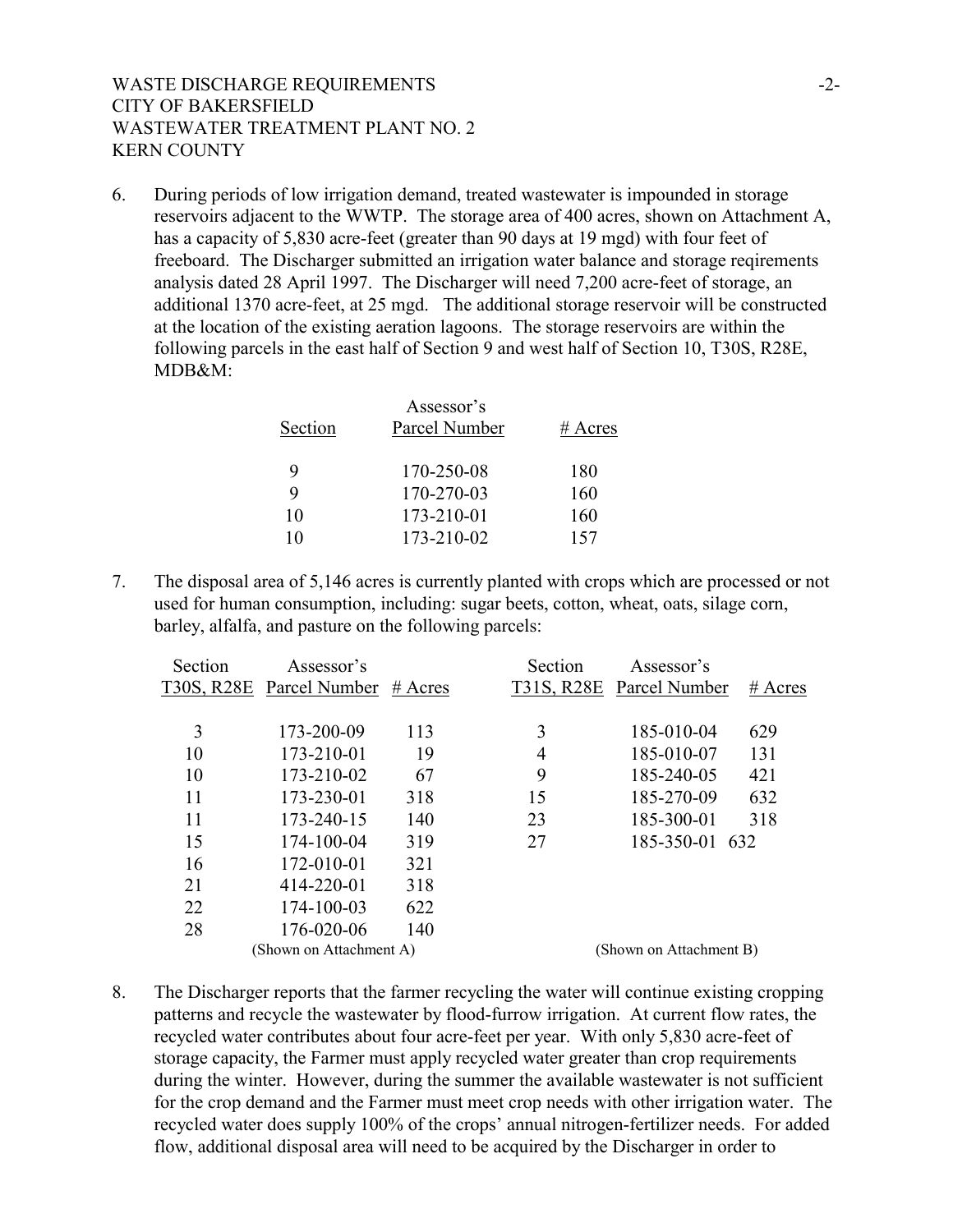efficiently recycle wastewater and limit deep percolation caused by over-application. The existing acreage is not sufficient for the proposed flow of 25 mgd. The Discharger has completed an analysis of farmland requirements, dated 28 April 1997, and intends to lease or purchase an additional 1,120 acres of land; 130 acres for storage ponds and 990 acres for farming, within one year of completion of the expansion.

- 9. By letter dated 25 January 1989, the Board requested that the Discharger submit sludge disposal plans for City of Bakersfield Plant Nos. 2 and 3. On 31 May 1994, the Discharger submitted a Biosolids Management Plan for Plant No. 3 (December 1993, by John Corollo Engineers). According to the Biosolids Management Plan, treated sludge or "biosolids" from Plant No. 3 exhibit "exceptional quality" metals constituent characteristics [Biosolids are "exceptional quality" only when they meet the pollutant concentration limits in Title 40 Code of Federal Regulations (CFR) §503.13, table 3; satisfy one of the Class A pathogen reduction alternatives described in §503.32 (a); and meet one of the vector attraction reduction criteria listed in §503.33(b)]. The Biosolids Management Plan proposes continuing use of the farm area described in Finding No. 7, above, for land application of dewatered biosolids from Plant No. 3.
- 10. Some of the biosolids from Plant No. 2 have exceeded the Title 22, §66261.24, soluble threshold limit concentration (STLC) of 5 mg/l of soluble lead and are, therefore, subject to regulation as a hazardous waste. The Discharger is pursuing a variance from the Department of Toxic Substances Control (DTSC) from having to manage the material as a hazardous waste and is seeking approval from DTSC to land-dispose biosolids on its farm. DTSC may grant variances from Title 22 requirements, but not the Resource Conservation and Recovery Act (RCRA) should constituents exceed RCRA thershold criteria. If DTSC authorization cannot be obtained, the Discharger must dispose of the material in a manner consistent with Title 23, California Code of Regulations (CCR), Section 2510, et seq (hereafter Chapter 15) (e.g., disposal to a "Class 1" waste management facility).
- 11. Until additional acreage is available, the combination of wastewater plus sludge from Plant Nos. 2 and 3 will result in more applied nitrogen than the crop demand.
- 12. The WWTP is in Section 9, T30S, R28E, MDB&M. Historically the surface water drainage from the area was to the south and west toward Kern Lake. The WWTP and diposal areas are on the floor of the valley and the surface water drainage is now towards nearby surface depressions and roadside swales and ditches. Westerly movement of surface drainage is blocked by the Kern Island Canal (Central Branch) levee.
- 13. The Federal Emergency Management Agency (FEMA) flood map, Panel No. 060075- 1275B, indicates the disposal areas in T31S (2,763 acres total) are within a Zone A0 100-year shallow flood area. However, because of berms and tailwater control ditches, the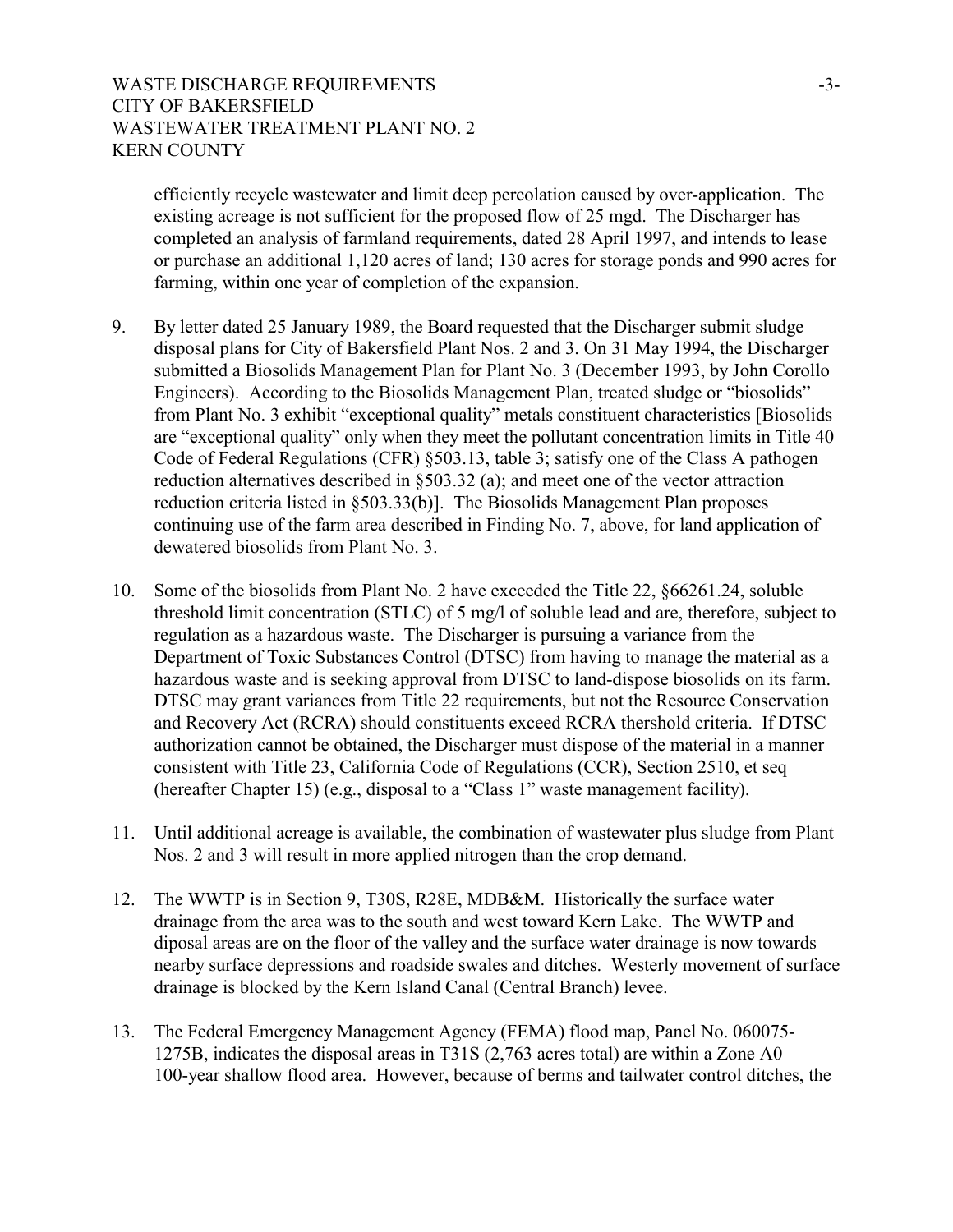disposal areas are "islands" which are not part of the 100-year flood zone. The WWTP and disposal sites are within the South Valley Floor Hydrologic Area, Kern Delta Subarea (No. 557.10), as depicted on interagency hydrologic maps prepared by the Department of Water Resources in August 1986.

- 14. The *Water Quality Control Plan for the Tulare Lake Basin, Second Edition*, (hereafter Basin Plan), designates beneficial uses and contains water quality objectives for waters of the Basin. These requirements implement the Basin Plan.
- 15. The Basin Plan does not designate beneficial uses for roadside ditches, swales and small depressions. However, the WWTP and disposal areas are on the valley floor and the basin plan does group the natural water bodies in the valley floor as Valley Floor Waters. The beneficial uses of Valley Floor Waters are industrial and agricultural supply; water contact and noncontact water recreation; wildlife and warm water habitat; groundwater recharge; and preservation and enhancement of rare and endangered aquatic species. Lacking any information about beneficial uses specific to the ditches and depressions, these surface drainage areas are considered to have all these same uses.
- 16. The beneficial uses of underlying groundwater are domestic, industrial, and agricultural supply.
- 17. Effluent discharged from the WWTP continuously exceeds the Biochemical Oxygen Demand (BOD<sub>5</sub>) monthly average effluent limit of 40 mg/l and daily maximum BOD<sub>5</sub> limit of 80 mg/l of Order No. 82-050.
- 18. On 2 May 1996, the Discharger requested that it be allowed to demonstrate adequate wastewater treatment by meeting five-day Carbonaceous Biochemical Oxygen Demand  $(CBOD<sub>5</sub>)$  limits of 40/80 mg/l (monthly average/daily maximum). The CBOD<sub>5</sub> laboratory method inhibits nitrogenous oxygen demand and is, therefore, always less than BOD<sub>5</sub>. Such limits would be considerably less stringent than current  $BOD<sub>5</sub>$  limits and inconsistent with Basin Plan objectives.
- 19. The potential for nuisance from storage or irrigation of the recycled water is high. The treatment plant and storage ponds are within a mile of residential areas of southern Bakersfield. Further, some of the farm land to which the water is reclaimed is within two miles of the western edge of the community of Lamont or within six miles of the western edge of the community of Arvin. With prevailing wind from the northwest, if odors are generated in the farmed areas it would potentially affect these two communities.
- 20. The California Department of Health Services has established state-wide water recycling criteria in Title 22, CCR, Section 60301, et seq., (hereafter Title 22) that are applicable to the WWTF.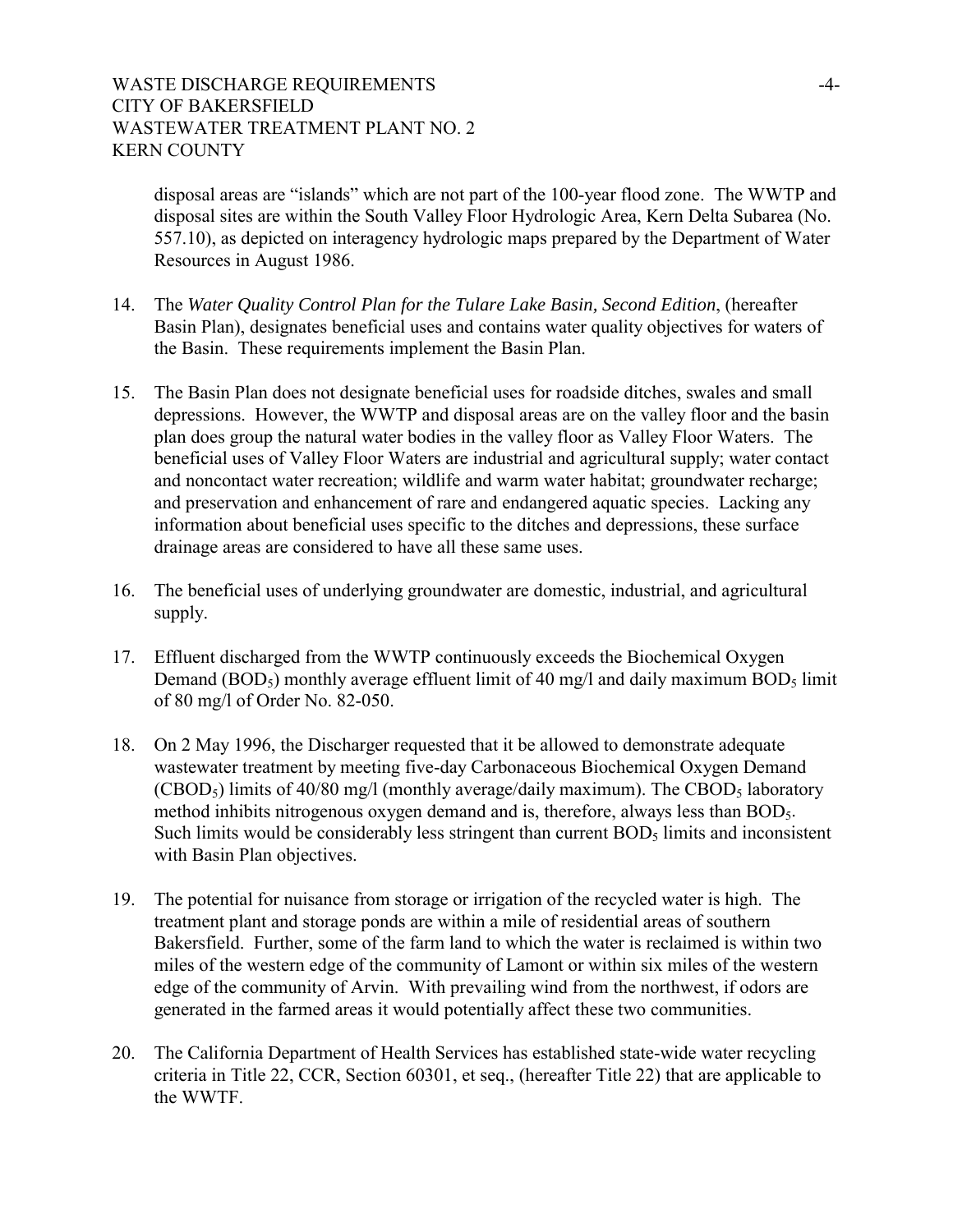- 21. The U.S. Environmental Protection Agency (USEPA) has promulgated biosolids and septage reuse regulations in 40 CFR 503, *Standards for the Use or Disposal of Sludge*, which establish management criteria for the protection of ground and surface waters, set application and cumulative loading rates for heavy metals, and establish stabilization and disinfection criteria.
- 22. The Board is using the standards in 40 CFR 503 as guidelines in establishing requirements in this Order relative to biosolids disposal, but the Board is not the implementing agency for 40 CFR 503. The Discharger may have permitting, reporting, and other compliance responsibilities with the USEPA. Compliance with this Order does not necessarily constitute full compliance with 40 CFR 503.
- 23. The USEPA promulgated *General Pretreatment Regulations for Existing and New Sources of Pollution*, codified in 40 CFR 403. On 25 September 1989, the Board received approval authority from the USEPA to administer the Pretreatment Regulations.
- 24. On 27 September 1985, the Board adopted special Waste Discharge Requirements Order No. 85-244 to amend the pretreatment provisions of the requirements for the City of Bakersfield, Plant Nos. 2 and 3, and four other publicly owned wastewater treatment facilities. The Discharger's Pretreatment Program was approved by the USEPA on 15 October 1985. A subsequent modification to the Pretreatment Program, in the form of a revised Sewer Ordinance, was approved by the Board on 23 February 1996 by Board Resolution No. 96-041. Order No. 85-244 remains in effect, but this Order will supersede the requirements of Order No. 85-244 for the City of Bakersfield, Plant No. 2.
- 25. According to the U.S. Department of Agriculture, Soil Conservation Service Soil (now the Natural Resources Conservation Service), *Soil Survey of Kern County, Northwestern Part*, the upper soils in the "northern" (Attachment A) disposal areas consist of alluvial Panoche Clay Loam and Kimberlina Fine Sandy Loam, which have moderate percolation or permeability rates. Information from the USDA Soil Conservation Service Southwest Kern County Soil Survey (unpublished) indicates that soils in the "southern" (Attachment B) disposal areas consist of Bakersfield sandy loam, Cajon sandy loam, Garces loam, Kimberlina fine sandy loam, Panoche loam, and Weedpatch clay loam. These soil types have slow, moderate, and rapid permeabilities and, with the exception of the Cajon sandy loam, moderate to high water holding capacity.
- 26. Since 1982, the Discharger has maintained water quality data from a network of 20 nearby domestic and agricultural supply wells for monitoring changes in conductivity (specific electrical conductance of 25ºC, also 'EC'), chloride, nitrate, and pH; and a network of 41, 20 or 30-foot deep piezometers for evaluating EC and changes in depth to perched groundwater (18 piezometers are typically dry, leaving 23 piezometers for perched water quality sampling). Available data indicates water quality varies considerably, both seasonally and by location. Water quality data for the deeper domestic and agricultural wells show EC between 500 and 6,000 μmhos/cm. Chloride data varies from 20 to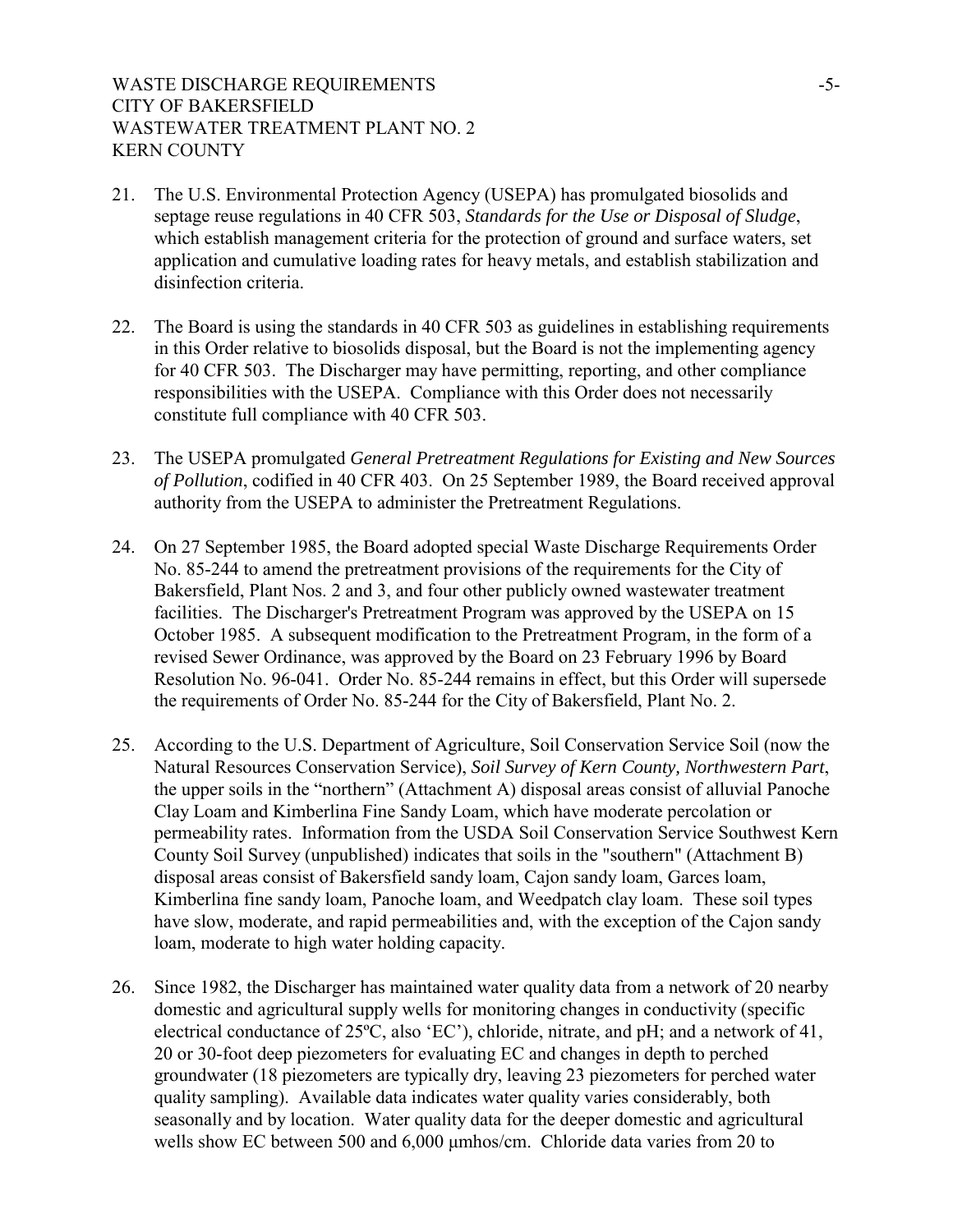# WASTE DISCHARGE REQUIREMENTS -6-CITY OF BAKERSFIELD WASTEWATER TREATMENT PLANT NO. 2 KERN COUNTY

1100 mg/l. Water quality data from the piezometers are similarly variable, although two piezometers in the northwest quarter of Section 9, T31S, R28E, MDB&M, show elevated ECs of roughly 20,000 and 30,000 μmhos/cm, respectively. Uppermost perched groundwater beneath the site fluctuates by location and seasonally from 7 feet to 30 feet or more below ground surface. Conventional monitoring wells adjacent to the area and owned by the Kern Sanitation Authority Wastewater Treatment Plant indicate piezometric groundwater surface depths of the first true unconfined aquifer of approximately 100 to 160 feet.

- 27. The Board has insufficient data regarding construction features of the water supply wells used for monitoring groundwater. The limited information available indicates that these wells are quite deep, some as much as 400 to 500 feet below ground surface. Therefore, the wells are inadequate for evaluating potential impacts caused by the discharge on the uppermost unconfined aquifer.
- 28. The permitted discharge is consistent with the antidegradation provisions of State Water Resources Control Board Resolution 68-16. The increased treatment capacity is needed to treat existing, as well as anticipated future flows. This Order is conditional, and the Discharger must monitor to assure Basin Plan objectives are met. The Order limits flow to a monthly average of 19 mgd even though the treatment capacity will be 25 mgd because that is the flow which can be safely disposed on the farmed area currently available.
- 29. The City of Bakersfield adopted a Negative Declaration for the plant expansion project on 19 September 1990 in accordance with the California Environmental Quality Act (CEQA) (Public Resources Code, Section 21000, et seq.) and the State CEQA Guidelines. The Negative Delcaration recognizes that 2,500 acreas of disposal area would need to be purchased or leased for an expanded flow of 28.5 mgd. The Discharger is planning expansion to 25 mgd and will perform an environmental assessment for additional acreage once a location has been identified. The Board, as a responsible permitting agency, cannot act to approve an increase in flow until the lead agency (Discharger) completes its CEQA determination.
- 30. The Board has notified the Discharger and interested agencies and persons of its intent to prescribe waste discharge requirements for this discharge and has provided them with an opportunity for a public hearing and an opportunity to submit their written views and recommendations.
- 31. The Board, in a public meeting, heard and considered all comments pertaining to the discharge.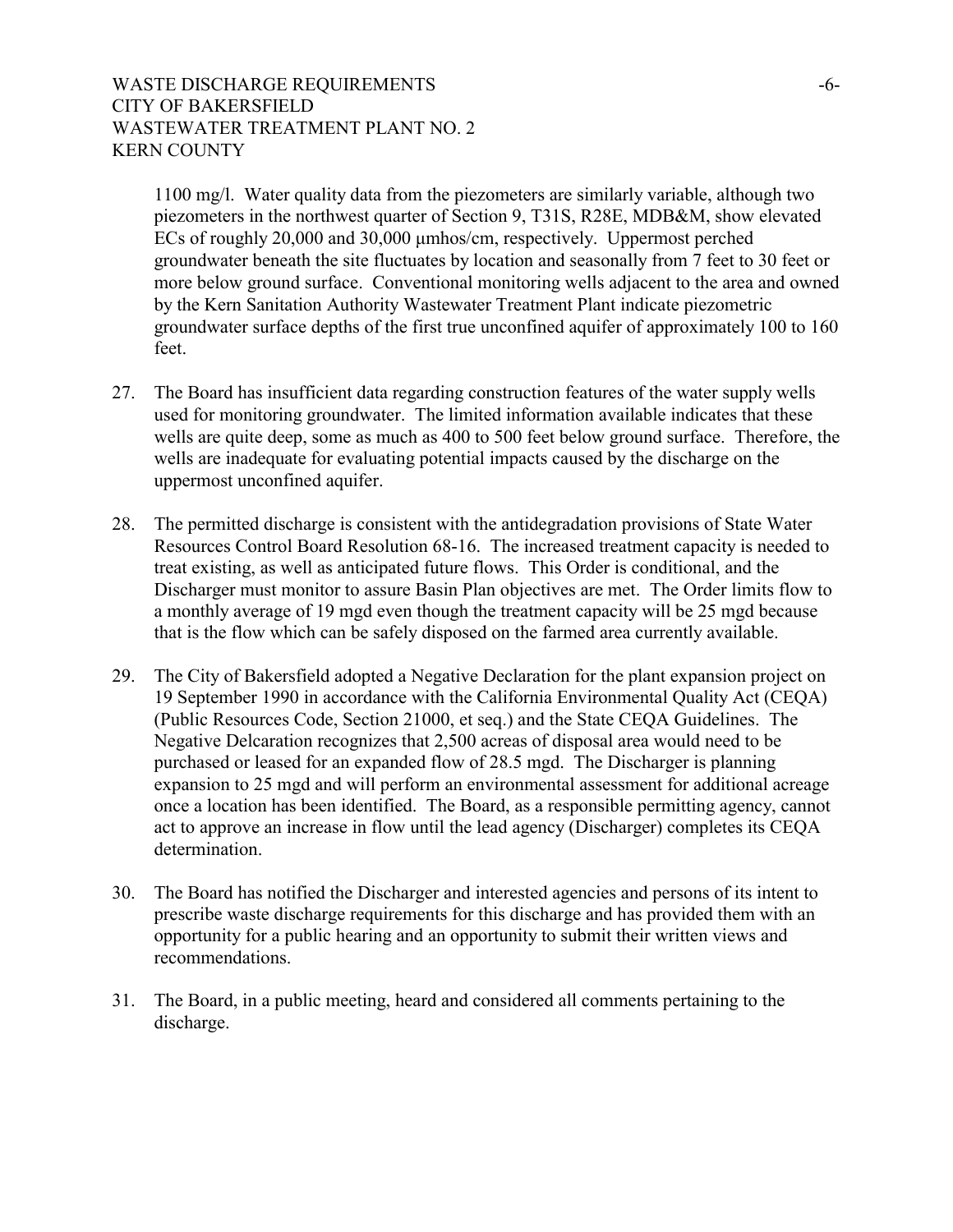**IT IS HEREBY ORDERED** that Order No. 82-050 is rescinded and that the City of Bakersfield, its agents, successors, and assigns, in order to meet the provisions contained in Division 7 of the California Water Code and regulations adopted thereunder, shall comply with the following:

#### **A. Discharge Prohibitions**

- 1. Discharge of wastes to surface waters or surface water drainage courses is prohibited.
- 2. Bypass or overflow of untreated or partially treated waste is prohibited.
- 3. Grazing of milking animals within the area irrigated with recycled water is prohibited.
- 4. Discharge of waste classified as 'hazardous' or 'designated', as defined in Sections 2521(a) and 2522(a) of Chapter 15 is prohibited, except biosolids allowed pursuant to Biosolids Disposal Specification D.4.
- 5. Discharge of biosolids with pollutant concentrations greater than those shown below is prohibited:

|             | Ceiling Concentration     |
|-------------|---------------------------|
| Constituent | (mg/kg; dry weight basis) |
|             |                           |
| Arsenic     | $\frac{75^2}{85^2}$       |
| Cadmium     |                           |
| Copper      | $4,300^{1,2}$             |
| Lead        | $840^2$                   |
| Mercury     | $57^{1,2}$                |
| Molybdenum  | 75                        |
| Nickel      | $420^2$                   |
| Selenium    | $100^2$                   |
| Zinc        | $7,500^{1,2}$             |

\*See footnotes next page 1

- Total Threshold Limit Concentrations (TTLC) prescribed in Section 66261.24, Title 22, California Code of Regulations (CCR), are as follows: Copper 2500 mg/kg, Mercury 20 mg/kg, and Zinc 5000 mg/kg on a wet weight basis. [Note: this is only a partial listing of TTLC values] Biosolids which contain metals at or above the TTLC wet weight concentrations are defined as "hazardous" and may not be discharged under this Order, unless a variance is granted by the DTSC. If any biosolids sample contains copper, mercury, or zinc in dry weight concentrations exceeding the TTLC wet weight concentrations, the sample concentration must be recalculated on a wet weight basis and compared to the TTLC values to verify whether the biosolids are "hazardous". Waste with constituent concentrations above RCRA threshold values are hazardous and may not be granted a variance.
- <sup>2</sup> Soluble Threshold Limit Concentrations (STLC) prescribed in Section 66261.24, Title 22, CCR, are as follows. Note that this is a partial listing of STLC values: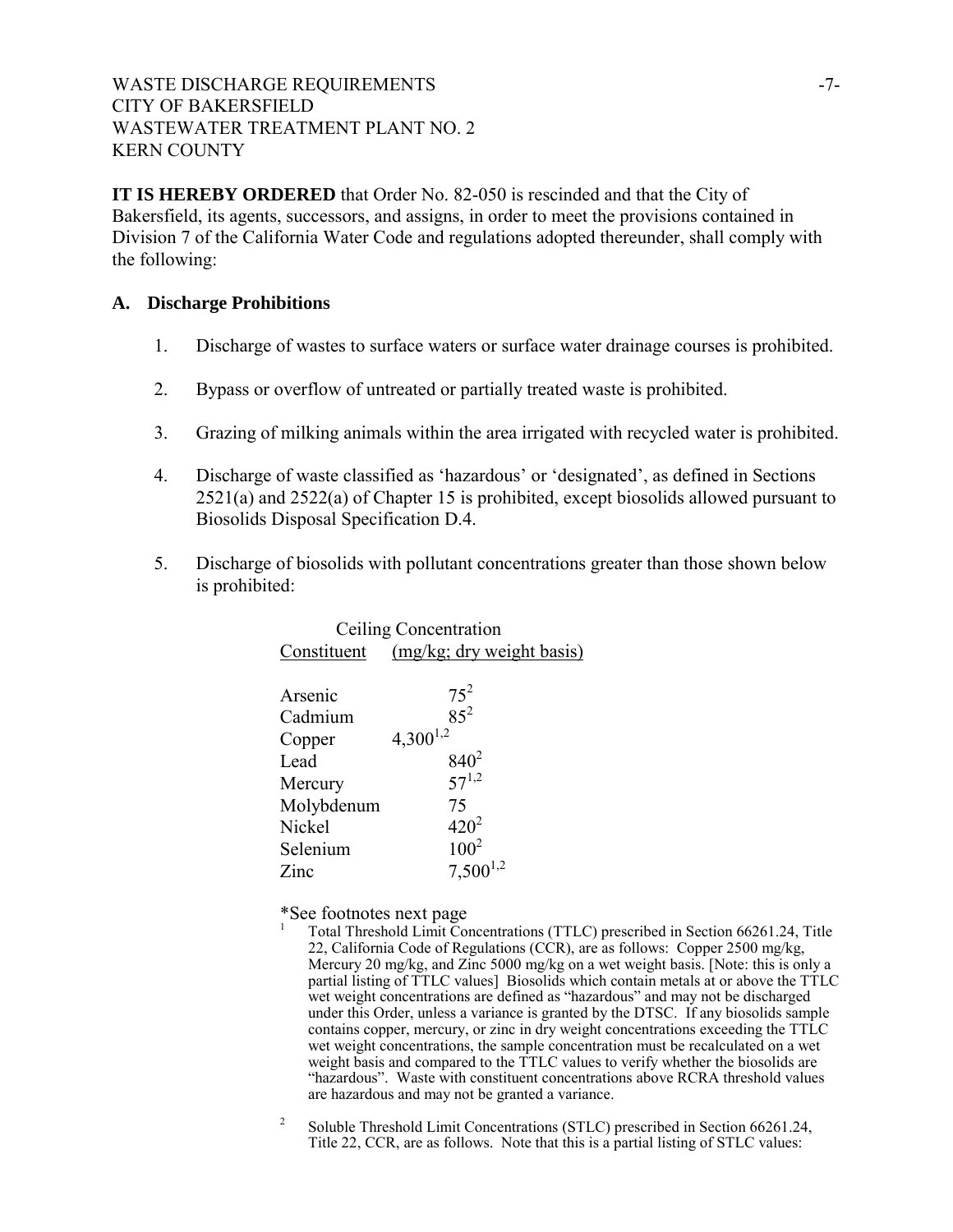# WASTE DISCHARGE REQUIREMENTS -8-CITY OF BAKERSFIELD WASTEWATER TREATMENT PLANT NO. 2 KERN COUNTY

| Constituent | <b>STLC</b> | $10 \times$ STLC |
|-------------|-------------|------------------|
| Arsenic     | 5           | 50               |
| Cadmium     | 1.0         | 10               |
| Copper      | 25          | 250              |
| Lead        | 5           | 50               |
| Mercury     | 0.2         | $\mathfrak{D}$   |
| Nickel      | 20          | 200              |
| Selenium    | 1.0         | 10               |
| Zinc        | 250         | 2500             |

STLCs are based on "as is" waste, that is, solids plus any diluting water. The extraction test used to determine the soluble concentrations results in a ten times dilution of the waste, therefore, if the total metals concentration of the waste on either a dry weight or wet weight basis is less than the listed "10 x STLC" value in the above chart, the waste cannot be hazardous for that constituent, and further consideration of that constituent is not necessary. If the dry weight concentration (mg/kg) of any constituent exceeds the " $10 \times \text{STLC}$ " value, the wet weight concentration (mg/kg) of that constituent should be calculated. If the wet weight concentration still exceeds the "10 x STLC" value, a representative sample of the biosolids should be analyzed by the Waste Extraction Test (WET) procedure. If the results of the WET procedure exceed the STLC values, the waste is "hazardous" unless granted a variance by DTSC. Biosolids granted a variance by DTSC, may be discharged under this Order only after receipt of prior approval of the Executive Officer in accordance with Biosolids Disposal Specification D.4.

#### **B. Discharge Specifications**

- 1. The monthly average discharge flow shall not exceed 19 mgd.
- 2. Objectionable odors originating at this facility shall not be perceivable beyond the limits of the wastewater treatment and storage areas.
- 3. As a means of discerning compliance with Discharge Specification No. B.2., the dissolved oxygen content in the upper zone (1 foot) of wastewater in storage reservoirs shall not be less than 1.0 mg/l.
- 4. The discharge shall not exceed the following limits:

| Constituent                   | Units | Monthly<br>Average | Daily<br>Maximum |
|-------------------------------|-------|--------------------|------------------|
| BOD <sub>5</sub>              | mg/l  | 40                 | 80               |
| <b>Total Suspended Solids</b> | mg/1  | 40                 | 80               |
| Settleable Solids             | m!/l  | 02                 | 0 <sub>5</sub>   |

<sup>1</sup> Five-day, 20°C Biochemical Oxygen Demand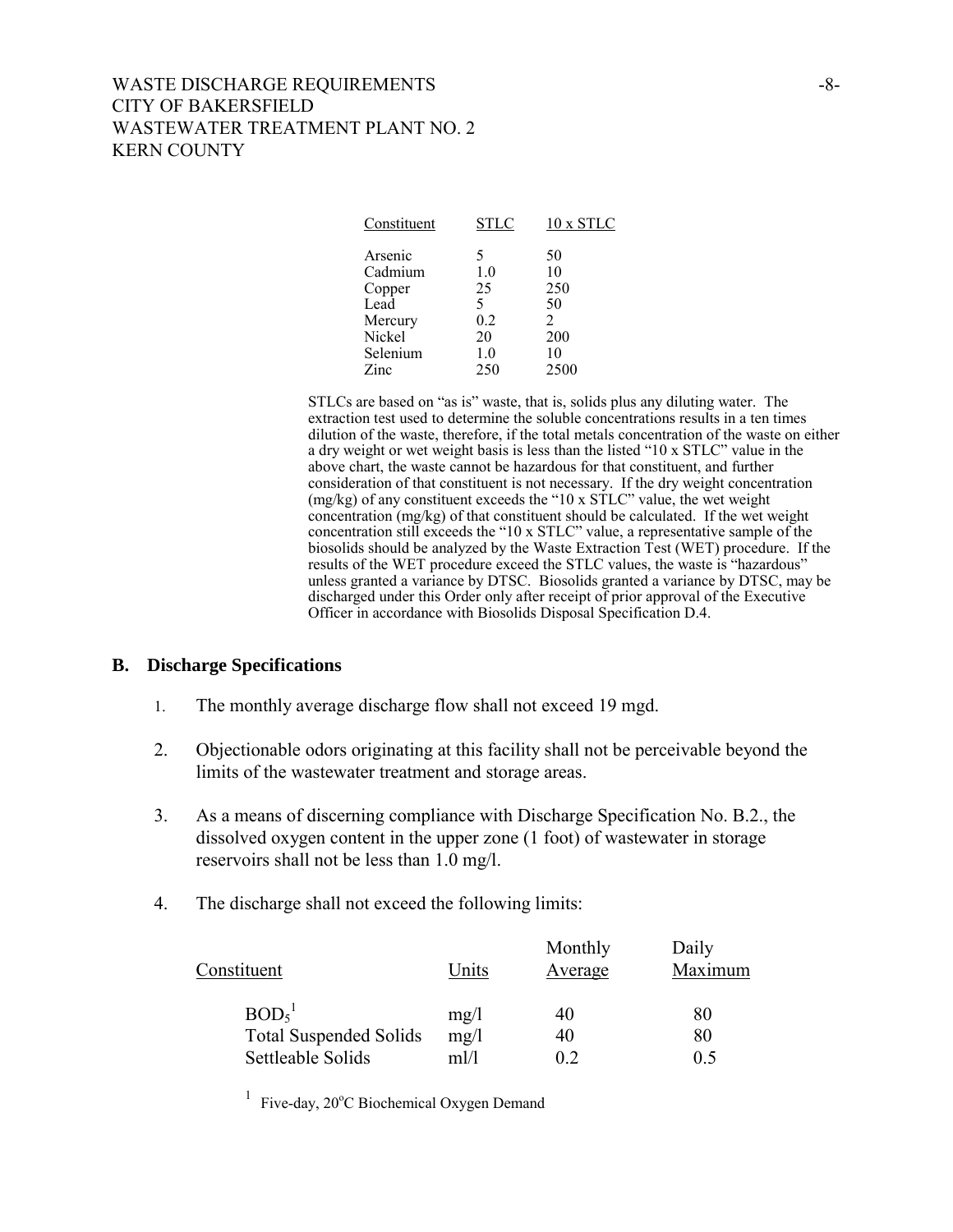- 5. The EC of the discharge shall not exceed the average EC of the source water plus 500 μmhos/cm, or a maximum of 900 μmhos/cm, whichever is less.
- 6. The treatment, storage, and disposal facilities shall be designed, constructed, operated, and maintained to prevent inundation or washout due to floods with a 100-year return frequency.
- 7. The annual nitrogen loading from all sources (wastewater, biosolids, or any other sources) to the disposal area shall not exceed the crop requirements, balanced for the types of crops on the different fields.
- 8. Storage reservoirs shall not have a pH less than 6.5 or greater than 9.5.
- 9. Storage reservoirs shall be managed to prevent breeding of mosquitos. In particular:
	- a. An erosion control program should assure that small coves and irregularities are not created around the perimeter of the water surface.
	- b. Weeds shall be minimized through control of water depth, harvesting, or herbicides.
	- c. Dead algae, vegetation, and debris shall not accumulate on the water surface.
- 10. Public contact with wastewater at the wastewater treatment plant and storage reservoirs shall be precluded through such means as fences and signs, or acceptable alternatives.
- 11. Storage reservoirs shall have sufficient capacity to accommodate allowable wastewater flow and design seasonal precipitation and ancillary inflow and infiltration during the nonirrigation season, excluding wastewater discharged as authorized by valid wastewater reclamation requirements. Design seasonal precipitation shall be based on total annual precipitation using a return period of 100 years, distributed monthly in accordance with historical rainfall patterns. Freeboard shall never be less than two feet (measured vertically).
- 12. On or about **1 October of each year**, available reservoir storage capacity shall at least equal the volume necessary to comply with Discharge Specification B.11.

# **C. Recycled Water Specifications**

 1. Water recycled for irrigation of the farm area shall remain within the designated recycling area, as described in Finding No. 7, above, at all times.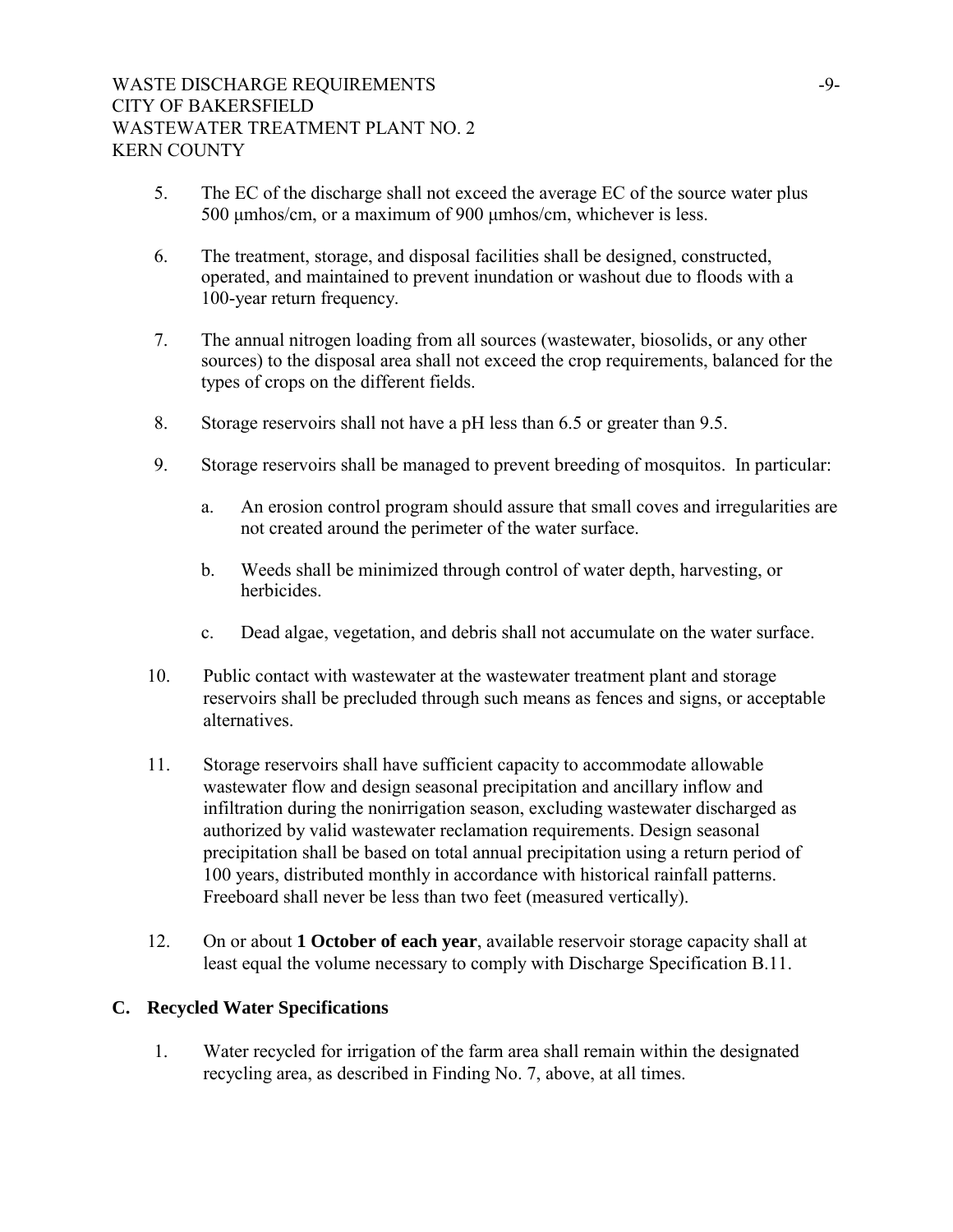- 2. The use of recycled water shall be limited to flood irrigation of fodder, fiber, and seed crops not used for human consumption or processed food crops which undergo a process to remove pathogenic organisms.
- 3. The total volume of recycled water applied by the Farmer shall be in accordance with its annual irrigation management plan and shall not exceed the amount reasonable using accepted crop management practices.
- 4. The Discharger shall maintain the following setback distances from areas irrigated with recycled water:

| <b>Setback Distance</b><br>(feet) | To                  |
|-----------------------------------|---------------------|
| 25                                | Property Line       |
| 30                                | <b>Public Roads</b> |
| 50                                | Irrigation wells    |
| 100                               | Domestic wells      |
| 50                                | Drainage courses    |

- 5. The perimeter of the area irrigated with recycled water shall be graded to prevent ponding along public roads or other public areas.
- 6. Areas irrigated with recycled water shall be managed to prevent breeding of mosquitos. More specifically:
	- a. All applied irrigation water must infiltrate completely within a 48-hour period.
	- b. Weeds shall be minimized through control of water depth, harvesting, or herbicides.
	- c. Low-pressure and unpressurized pipelines and ditches accessible to mosquitos shall not be used to store recycled water.
- 7. All areas where recycled water is to be used shall be posted with conspicuous signs that present the following wording in size that can be clearly read by the public: "RECYCLED WATER--DO NOT DRINK--WASH THOROUGHLY WITH SOAP AND DRINKING WATER IF CONTACT OCCURS."
- 8. No physical connection shall exist between recycled water piping and any domestic water supply or domestic well, or between recycled water piping and any irrigation well that does not have an air gap or reduced pressure principle device.
- 9. Recycled water shall be managed to minimize contact with workers.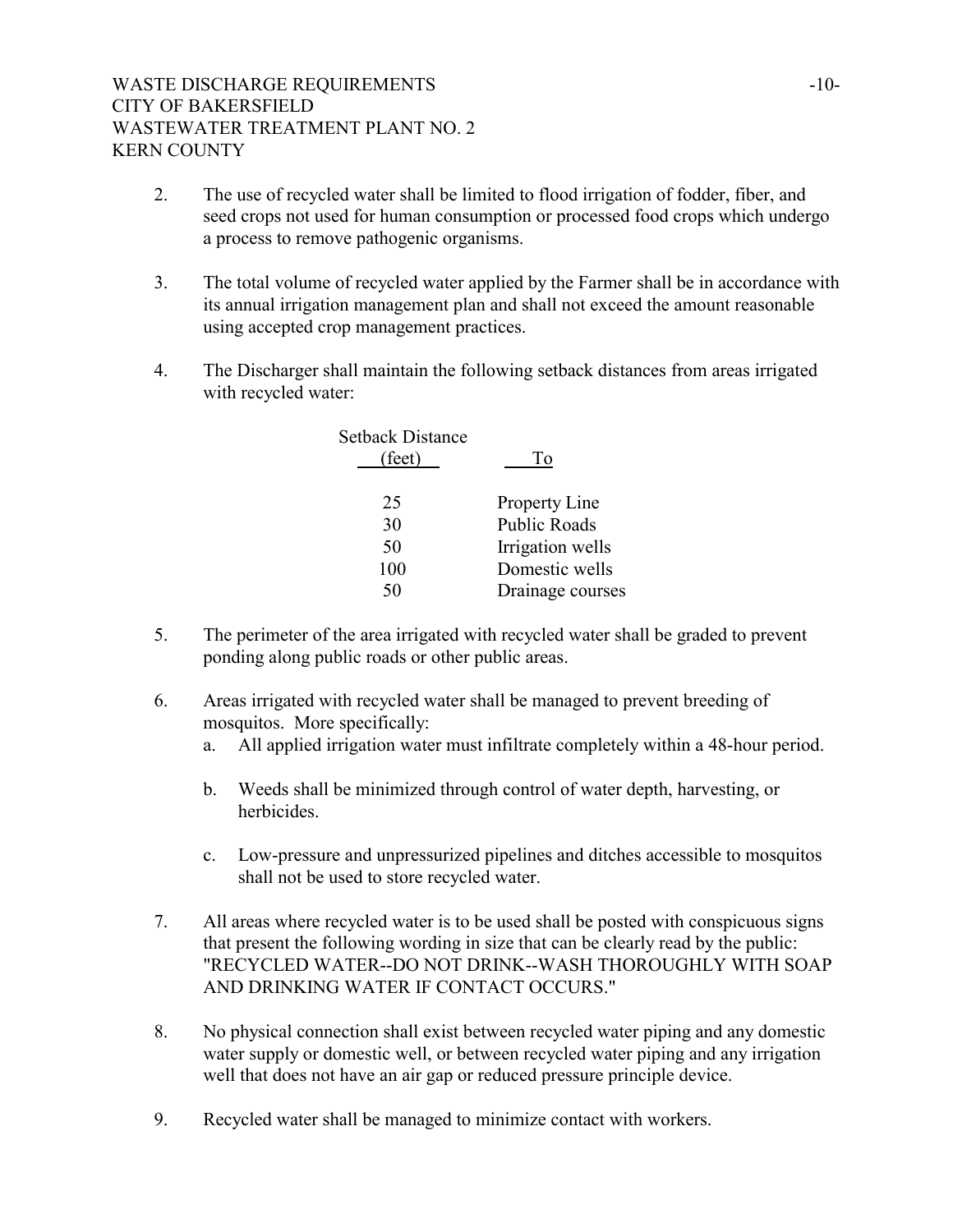#### **D. Biosolids Disposal Specifications**

- 1. Collected screenings, sludges, and other solids (collectively called "biosolids") removed from liquid wastes shall be disposed of in a manner that is consistent with Chapter 15 and approved by the Executive Officer.
- 2. By **1 August 1997**, the Discharger shall submit a biosolids management plan subject to the approval by the Executive Officer.
- 3. Biosolids shall be disposed of in a manner consistent with a biosolids management plan approved by the Executive Officer. Any proposed change in biosolids use or disposal practice shall be reported to the Executive Officer **at least 90 days in advance** of the change.
- 4. Biosolids which exceed the Title 22, §66261.24, total threshold limit concentration (TTLC) or soluble threshold limit concentration (STLC) for a constituent may, at the Executive Officer's descretion, be discharged in accordance with an approved biosolids management plan provided a variance is obtained from the Department of Toxic Substances Control for its land application. The variance to proceed shall be included as part of the Biosolids Management Plan required in Biosolids Disposal Specification D.2., above and submitted for approval by the Executive Officer.
- 5. Biosolids shall not be stockpiled for more than one year.
- 6. Biosolids shall comply at the time of application with either Class A or Class B pathogen reduction standards as listed in 40 CFR 503.
- 7. Biosolids shall comply with one of the vector attraction reduction standards as listed in 40 CFR 503.33.
- 8. Biosolids shall not be applied to land in amounts which cause the following cumulative loadings to be exceeded:

| Constituent | kilograms per hectare |      | <b>Cumulative Loadings</b><br>pounds per acre |
|-------------|-----------------------|------|-----------------------------------------------|
|             | Arsenic               | 41   | 37                                            |
|             | Cadmium               | 39   | 35                                            |
|             | Copper                | 1500 | 1338                                          |
|             | Lead                  | 300  | 267                                           |
|             | Mercury               | 17   | 15                                            |
|             | Nickel                | 420  | 374                                           |
|             | Selenium              | 100  | 89                                            |
|             | Zinc                  | 2800 | 2498                                          |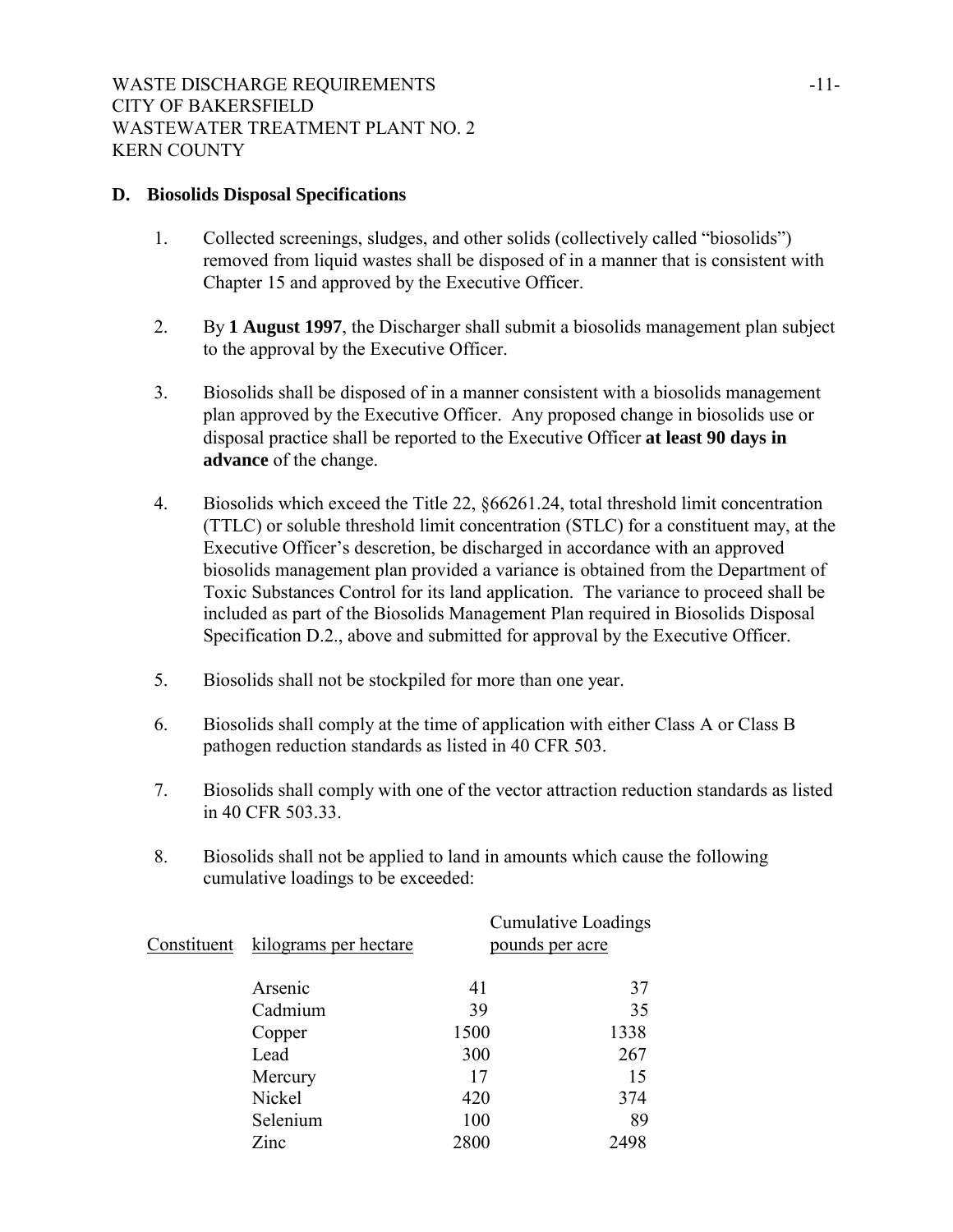- 9. Biosolids shall not be applied during periods of heavy rainfall or when the ground is saturated.
- 10. If applied to land, biosolids shall be fully incorporated into the soil and tillage practices shall minimize the erosion of soil from the application site by wind, stormwater, recycled water, or irrigation water.
- 11. Neither the distribution, application, nor storage of biosolids shall cause a nuisance or condition of pollution as defined by the California Water Code, Section 13050.
- 12. The Discharger shall be responsible for informing any contracted biosolids hauler of the conditions contained in this Order.
- 13. If the State Water Resources Control Board and the regional water quality control boards accept responsibility to implement regulations contained in 40 CFR 503, this Order may be reopened to incorporate appropriate time schedules and additional technical standards as specified therein.

# **E. Groundwater Limitations**

The discharge, in combination with other sources, shall not cause underlying groundwater to contain waste constituents in concentrations statistically greater than background water quality, except for EC. For EC, the incremental increase over any five-year period shall not exceed 25 μmhos/cm. (For purposes of comparison, background water quality shall be determined when background monitoring provides sufficient data. Quality determined in this manner establishes "water quality protection standards.")

# **F. Provisions**

- 1. The Discharger shall comply with Monitoring and Reporting Program No. 97-104, which is part of this Order, and any revisions thereto as ordered by the Executive Officer.
- 2. The Discharger shall comply with the "Standard Provisions and Reporting Requirements for Waste Discharge Requirements," dated 1 March 1991, which are attached hereto and by re ference a part of this Order. This attachment and its individual paragraphs are commonly referenced as "Standard Provision(s)."
- 3. The Discharger shall perform the pretreatment functions as provided in 40 CFR 403, including, but not limited to:
	- a. Enforce the pretreatment requirements under 40 CFR 403.5 and 403.6;
	- b. Implement the programmatic functions as provided in 40 CFR 403.8(f)(2); and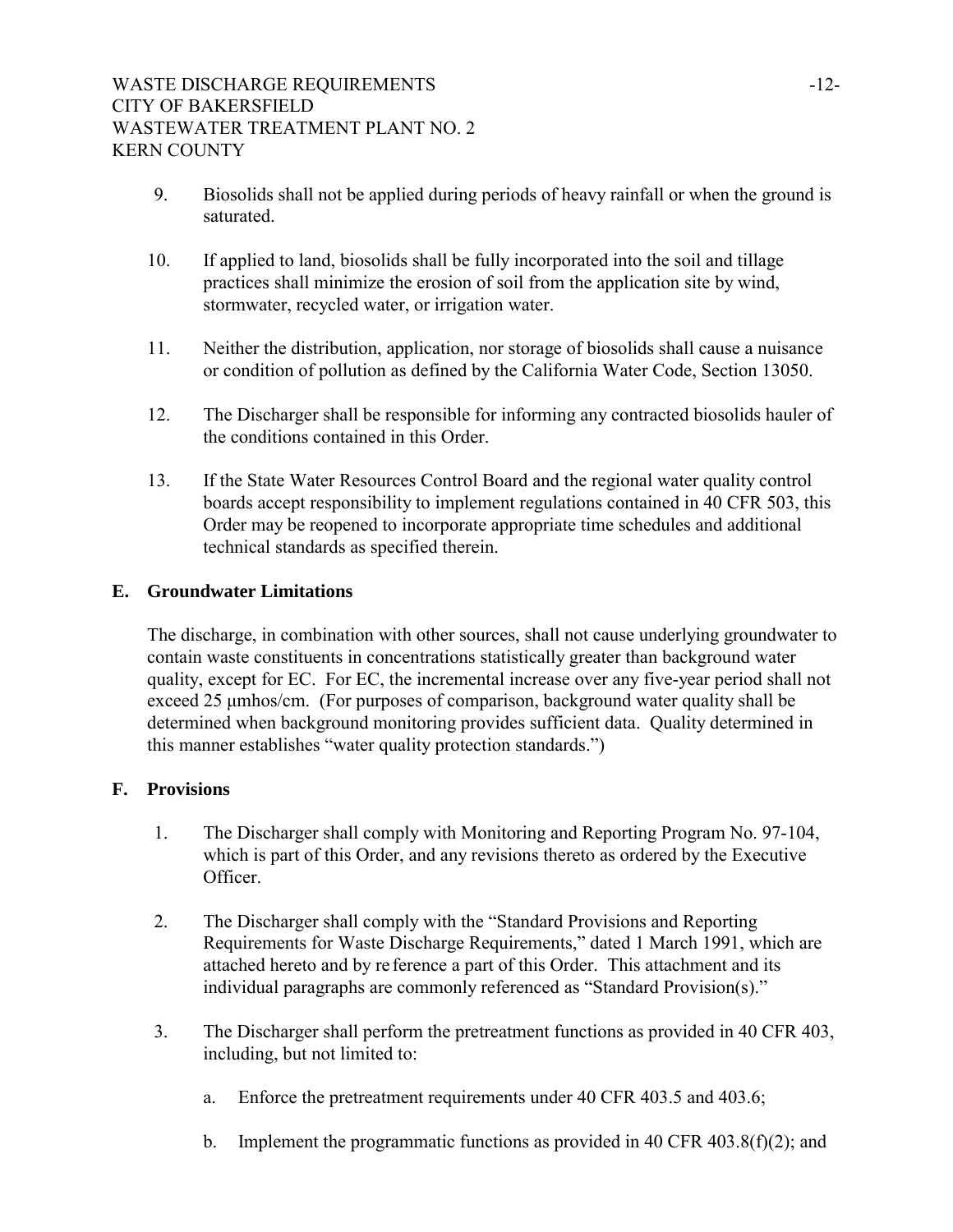- c. Provide the requisite funding and personnel to implement the Pretreatment Program as provided in 40 CFR 403.8 (f)(3).
- 4. By **1 May 1998,** the Discharger shall complete an Industrial User Survey and submit a report that identifies Significant Industrial Users (SIUs) and Categorical Industrial Users (CIUs) of the City's sewer system identified as needing to be permitted under the City's Pretreatment Program and that includes a time schedule for permitting identified SIUs and CIUs.
- 5. In the event of any change in control or ownership of land or waste discharge facilities described herein, the Discharger shall notify the succeeding owner or operator of the existence of this Order by letter, a copy of which shall be immediately forwarded to this office.

To assume operation under this Order, the succeeding owner or operator must apply in writing to the Executive Officer requesting transfer of the Order. The request must contain the requesting entity's full legal name, the State of incorporation if a corporation, the name and address and telephone number of the persons responsible for contact with the Board, and a statement. The statement shall comply with the signatory paragraph of Standard Provision B.3. and state that the new owner or operator assumes full responsibility for compliance with this Order. Failure to submit the request shall be considered a discharge without requirements, a violation of the California Water Code. Transfer shall be approved or disapproved by the Executive Officer.

- 6. The Discharger shall use the best practicable control techniques currently available to comply with the terms of this Order.
- 7. Annually, **by 31 March** of each year, the Discharger shall submit a report prepared by a certified crop advisor evaluating cropping patterns and nutrient loading for the previous calendar year and recommending cropping patterns and loading rates for the new calendar year. The projected crop needs for nitrogen shall be the means for determining compliance with the mass limits of Discharge Specification B.7.
- 8. Special WDRs Order No. 85-244 is no longer applicable to this discharge, as the pretreatment terms of this Order supersede the requirements of Order No. 85-244.
- 9. The Discharger must comply with all conditions of this Order, including timely submittal of technical and monitoring reports as directed by the Executive Officer. Violations may result in enforcement action, including Regional Board or court orders requiring corrective action or imposing civil monetary liability, or in revision or rescission of this Order.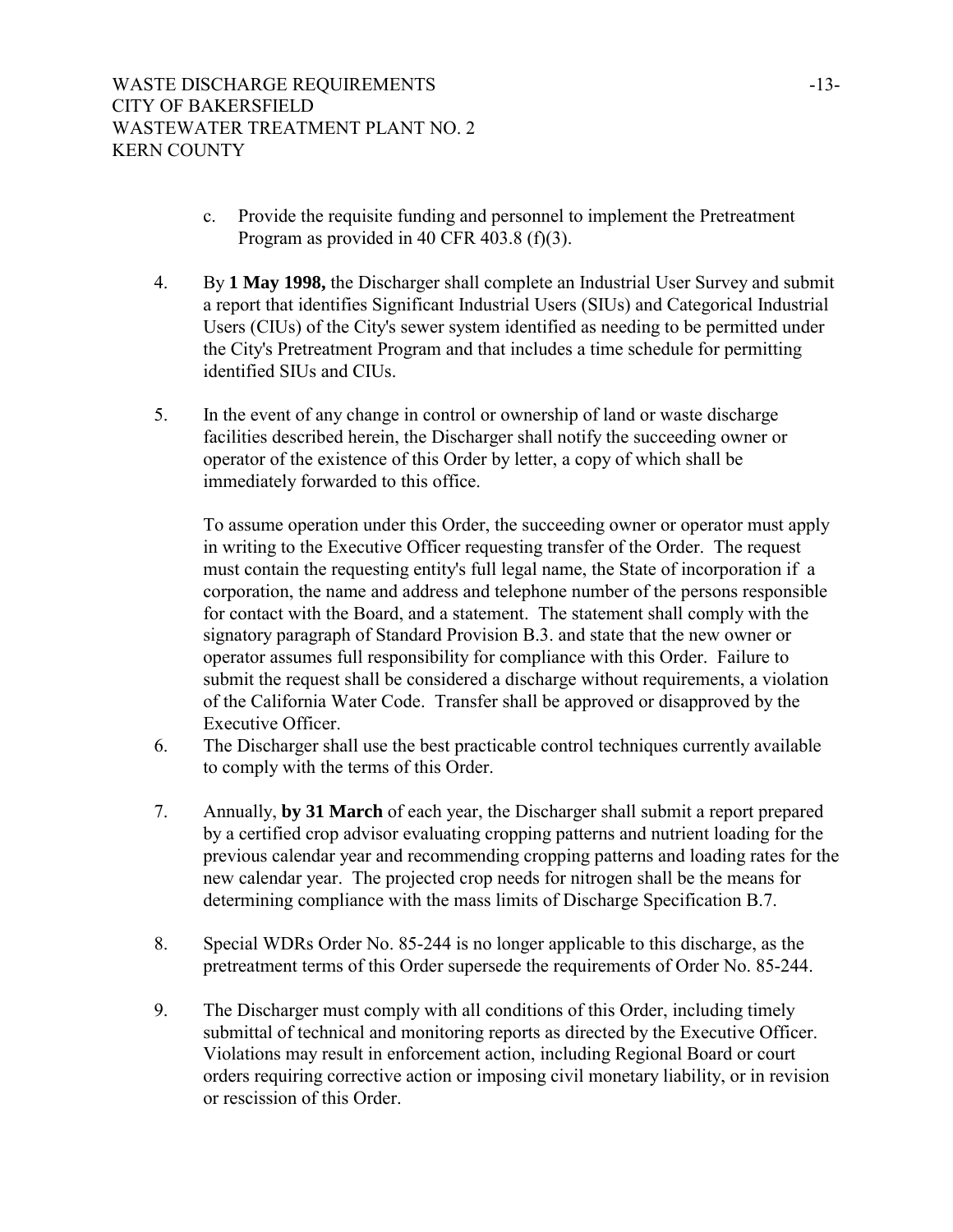- 10. The Discharger shall submit to the Board on or before each report due date the specified document or, if an action is specified, a written report detailing evidence of compliance with the date and task. If noncompliance is being reported, the reasons for such noncompliance shall be stated, plus an estimate of the date when the Discharger will be in compliance. The Discharger shall notify the Board by letter when it returns to compliance.
- 11. A copy of this Order shall be kept at the WWTF for reference by operating personnel. Key operating personnel shall be familiar with its contents.
- 12. If water is recycled for construction purposes, it shall comply with the most current edition of "Guidelines for Use of Reclaimed Water for Construction Purposes." Other uses of recycled water not specifically authorized are subject to Title 22, California Code of Regulations, Section 60301, et seq, and the Discharger must file a new Report of Waste Discharge.
- 13. The Board will review this Order periodically and will revise requirements when necessary.

I, GARY M. CARLTON, Executive Officer, do hereby certify the foregoing is a full, true, and correct copy of an Order adopted by the California Regional Water Quality Control Board, Central Valley Region, on 20 June 1997.

> Original signed by GARY M. CARLTON, Executive Officer

KDL:kdl/fmc:6/20/97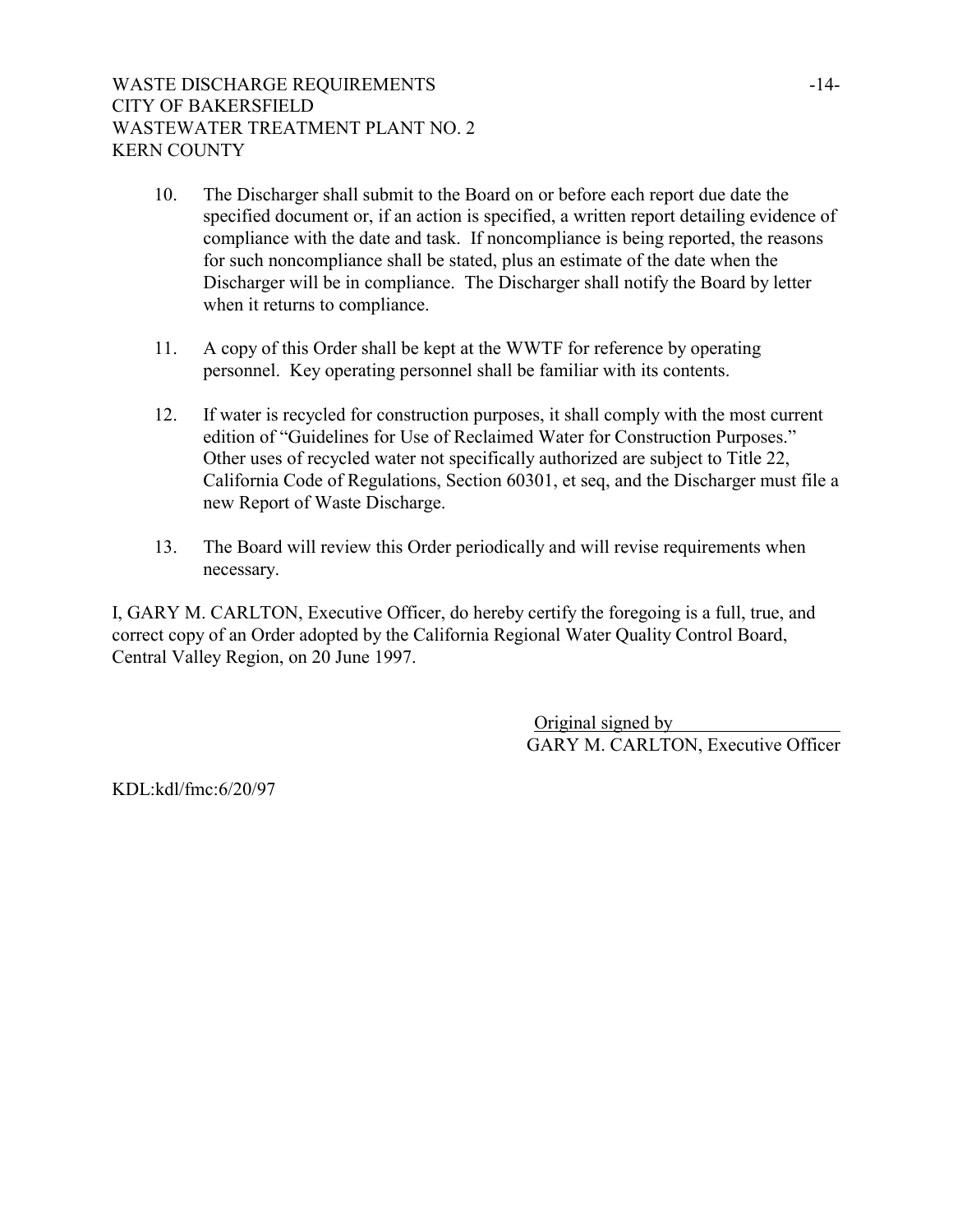## CALIFORNIA REGIONAL WATER QUALITY CONTROL BOARD CENTRAL VALLEY REGION

#### MONITORING AND REPORTING PROGRAM NO. 97-104

## FOR CITY OF BAKERSFIELD WASTEWATER TREATMENT PLANT NO. 2 KERN COUNTY

Specific sample station locations shall be established and a description of the stations shall be submitted to the Board and attached to this Order.

# **INFLUENT MONITORING**

Influent samples shall be collected at the inlet of the headworks and at approximately the same time as effluent samples. Influent monitoring shall include at least the following:

| Constituents                    | Units | Type of<br>Sample | Sampling<br>Frequency |
|---------------------------------|-------|-------------------|-----------------------|
| $20^{\circ}$ C BOD <sub>5</sub> | mg/l  | 24-hr Composite   | Weekly                |
| <b>Total Suspended Solids</b>   | mg/1  | 24-hr Composite   | Weekly                |

# **EFFLUENT MONITORING**

Except for flow, which may also be measured at the headworks, effluent samples shall be collected downstream of the last treatment unit but prior to discharge to the storage ponds. Time of collection of a grab sample shall be recorded. Effluent monitoring shall include at least the following:

| Constituents                    | Units           | Type of<br><b>Sample</b> | Sampling<br>Frequency <sup>1</sup> |
|---------------------------------|-----------------|--------------------------|------------------------------------|
| <b>Total Daily Flow</b>         | mgd             | Continuous               | Daily                              |
| Settleable Solids               | m!/l            | Grab                     | Daily                              |
| $20^{\circ}$ C BOD <sub>5</sub> | mg/1            | 24-hr Composite          | Weekly                             |
| <b>Total Suspended Solids</b>   | mg/1            | 24-hr Composite          | Weekly                             |
| Standard Minerals <sup>2</sup>  | mg/1            | 24-hr Composite          | Monthly                            |
| Conductivity $(EC)^3$           | $\mu$ mhos/cm   | 24-hr Composite          | Monthly                            |
| <b>Total Dissolved Solids</b>   | mg/1            | 24-hr Composite          | Quarterly                          |
| Arsenic                         | $\mu$ g/l       | 24-hr Composite          | Quarterly                          |
| Cadmium µg/l                    | 24-hr Composite |                          | Quarterly                          |
| Copper                          | $\mu$ g/l       | 24-hr Composite          | Quarterly                          |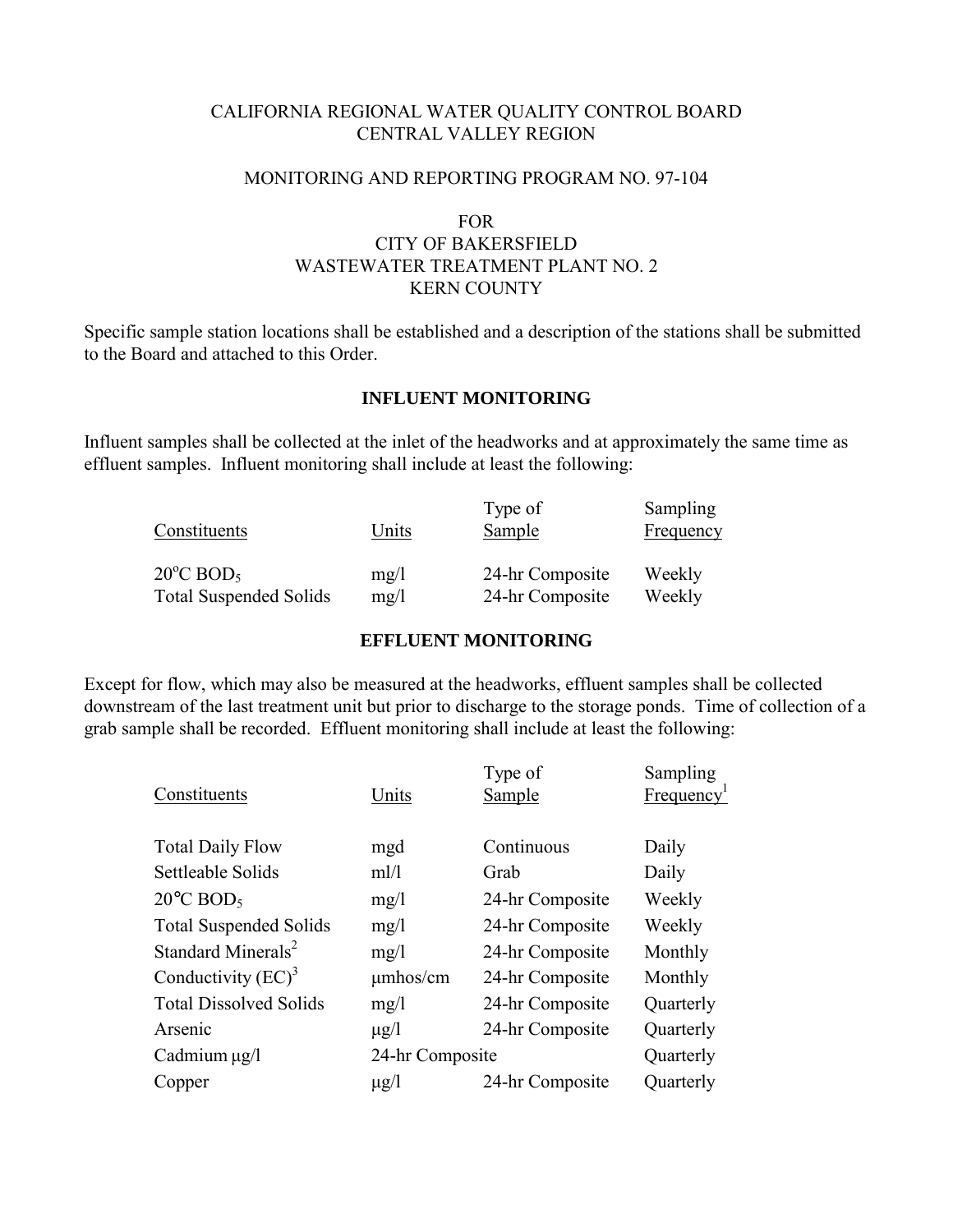# MONITORING AND REPORTING PROGRAM  $-2$ -CITY OF BAKERSFIELD WASTEWATER TREATMENT PLANT NO. 2 KERN COUNTY

| Constituents | Units     | Type of<br>Sample | Sampling<br>Frequency <sup>1</sup> |
|--------------|-----------|-------------------|------------------------------------|
| Lead         | $\mu$ g/l | 24-hr Composite   | Quarterly                          |
| Mercury      | $\mu$ g/l | 24-hr Composite   | Quarterly                          |
| Nickel       | $\mu$ g/l | 24-hr Composite   | Quarterly                          |
| Selenium     | $\mu$ g/l | 24-hr Composite   | Quarterly                          |
| Zinc         | $\mu$ g/l | 24-hr Composite   | Quarterly                          |

 $1$  If results of monitoring a pollutant appear to violate effluent limitations, but monitoring frequency is not sufficient to validate violation (e.g., the monthly average for BOD), or indicate a violation and potential upset of the treatment process (e.g., less than minimum D.O.), the frequency of sampling shall be increased to confirm the magnitude and duration of violation, if any, and aid in identification and resolution of the problem.

<sup>2</sup> Standard minerals as used in this program shall include all major cations and anions and include a verification that the analysis is complete (i.e., cation/anion balance).

 $3$  Specific Electrical Conductance at  $25^{\circ}$ C

#### **RESERVOIR MONITORING**

The freeboard shall be monitored on the storage reservoirs to the nearest tenth of a foot. Reservoir monitoring shall include the following :

| Constituent      | Unit     | Measurement | Frequency <sup>1</sup> |
|------------------|----------|-------------|------------------------|
| Freeboard        | feet     | Observation | Daily <sup>2</sup>     |
| pH               | pH units | Grab        | Daily                  |
| Dissolved Oxygen | mg/l     | Grab        | Daily                  |

<sup>1</sup> Samples shall be collected at a depth of one foot from each storage reservoir, opposite the inlet, and analyzed for dissolved oxygen. Samples shall be collected between 0800 and 0900 hours.

2 Daily when freeboard is less than six feet, weekly otherwise.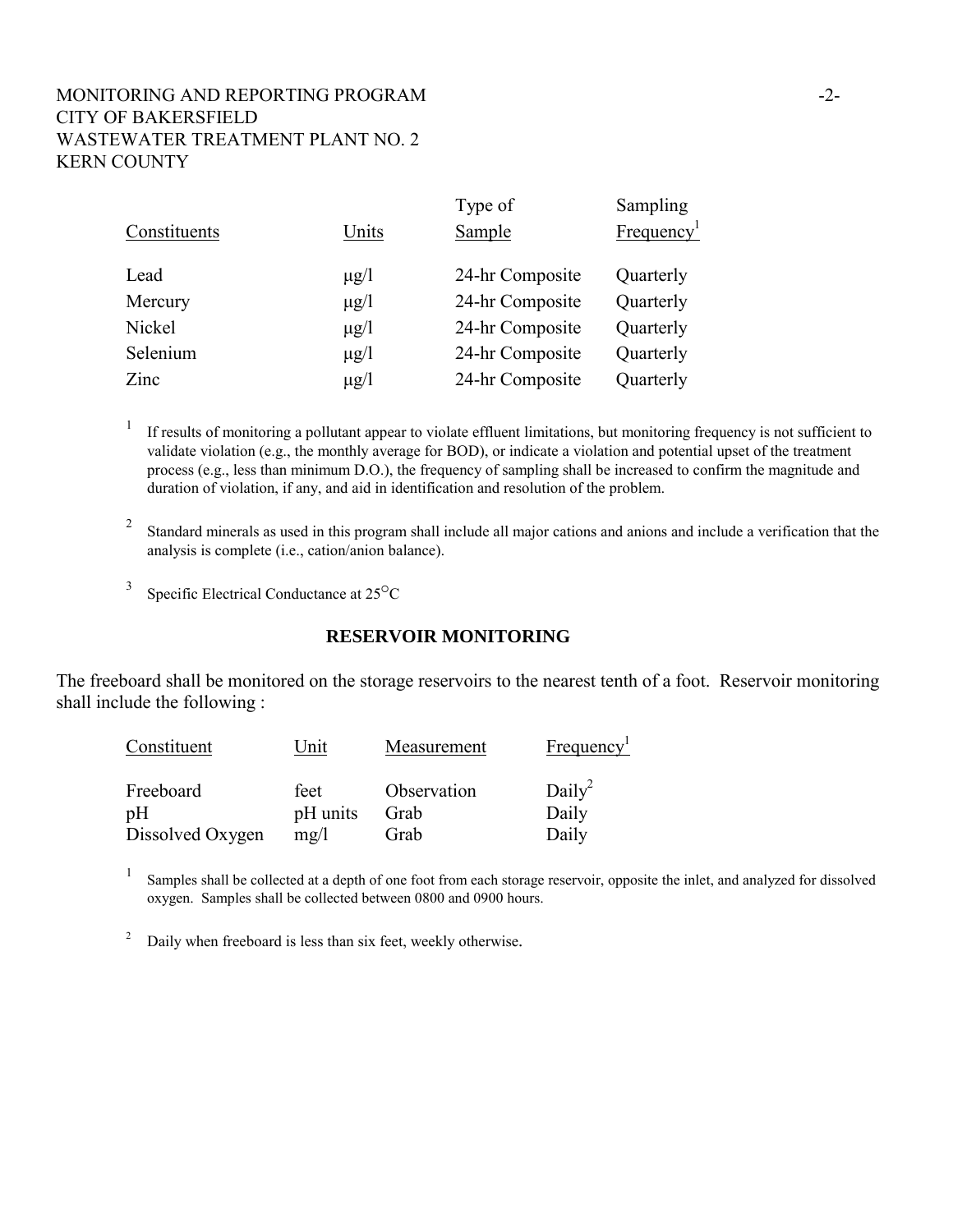### MONITORING AND REPORTING PROGRAM  $-3-$ CITY OF BAKERSFIELD WASTEWATER TREATMENT PLANT NO 2 KERN COUNTY

Permanent markers (e.g., staff gages) shall be placed in the storage reservoirs with calibration indicating the water level at design capacity and available operational freeboard. In addition, the Discharger shall inspect the conditions of the ponds once per week and write visual observation in a bound log book. Notations shall include observations of whether weeds are developing in the water or along the bank, and their locations; whether dead algae, vegetation, scum, or debris are accumulating on the pond surface and their location; whether burrowing animals or insects are present; and the color of the pond (e.g., dark sparkling green, dull green, yellow, grey, tan, brown, etc.) A copy of the entries made in the log during each month shall be submitted along with the monitoring report the following month. Where the O&M manual indicates remedial action is necessary, the Discharger shall briefly explain in the transmittal what action has been taken or is scheduled to be taken.

#### **WATER SUPPLY MONITORING**

Sampling stations shall be established where a representative sample of the water supply can be obtained. Water supply monitoring shall include at least the following:

| Constituent | Units         | <b>Sampling Frequency</b> |
|-------------|---------------|---------------------------|
| EC          | $\mu$ mhos/cm | Quarterly                 |

<sup>1</sup> The EC shall be reported as a flow-weighted average of all sources and include copies of supporting calculations.

#### **GROUNDWATER MONITORING**

By **1 August 1997**, the Discharger shall evaluate the existing groundwater monitoring network and submit a workplan and time schedule for a revised groundwater monitoring network which includes existing as well as anticipated new wastewater storage and disposal areas. Wells and piezometers that have been used for groundwater monitoring in the past may be used, but the revised groundwater monitoring network shall include a minimum of four monitoring wells specifically for monitoring groundwater quality in the uppermost, unconfined aquifer. The work plan should describe well construction features (screened interval depths; depth of surface seal, etc.) of all wells used in the groundwater monitoring network and include a sampling and evaluation protocol for ongoing evaluation of the uppermost groundwater aquifer. All well locations and construction features are subject to the prior approval of the Executive Officer.

After one year of monthly sampling of the monitoring wells, data from these analyses shall be reported to the Board **by the 20th day of the following month** along with a proposal for establishing water quality protection standards. If subsequent sampling of background monitoring wells indicates significant water quality changes due to either seasonal fluctuations or other reasons unrelated to waste disposal activities, the Discharger may request modification of the water quality protection standards. The downgradient wells near the facility property boundaries shall constitute "points of compliance (POCs)". In conjunction with background monitoring, monitoring of POCs will enable one to determine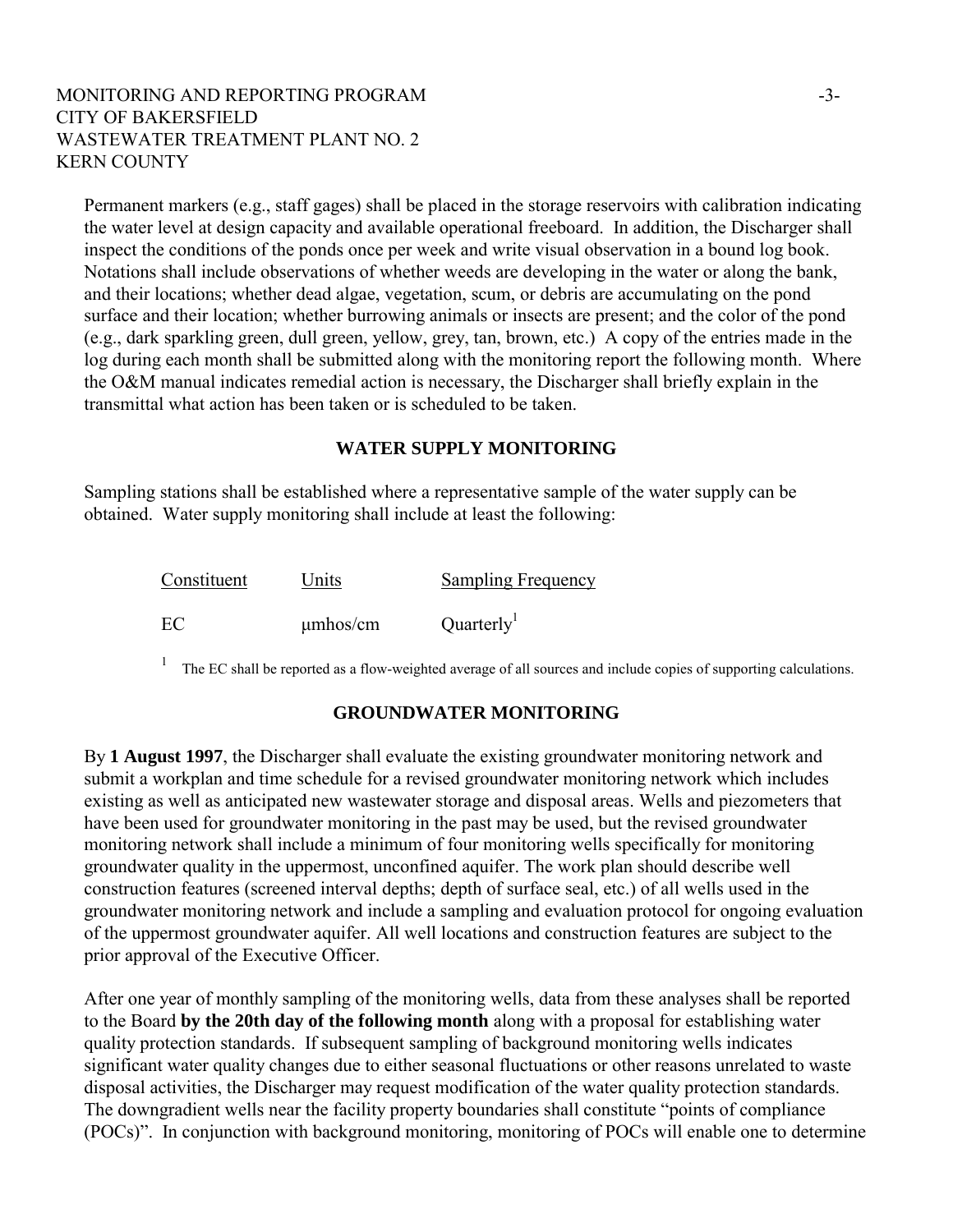#### MONITORING AND REPORTING PROGRAM  $-4-$ CITY OF BAKERSFIELD WASTEWATER TREATMENT PLANT NO. 2 KERN COUNTY

compliance with water quality protection standards. The groundwater surface elevation (in feet and tenths, M.S.L.) and depth to groundwater (in feet and tenths below ground surface) in all wells shall be measured on a bi-annual basis and used to determine the gradient and direction of groundwater flow. Water samples shall be collected from the wells and analyzed as follows:

| Constituents                   | Units         | Type of<br>Sample | Sampling<br>Frequency |
|--------------------------------|---------------|-------------------|-----------------------|
| Conductivity (EC)              | $\mu$ mhos/cm | Grab              | $2$ /year             |
| <b>Total Dissolved Solids</b>  | mg/l          | Grab              | $2$ /year             |
| Standard Minerals <sup>1</sup> | mg/1          | Grab              | $2$ /year             |
| <b>Total Nitrogen</b>          | mg/l          | Grab              | $2$ /year             |

<sup>1</sup> Standard minerals as used in this program shall include nitrate and all major cations and anions and include a verification that the analysis is complete (i.e., cation/anion balance).

Annual groundwater monitoring reports shall be submitted to the Board by **1 September of each year**. In addition to groundwater data collected under this monitoring program, the Discharger must include in its evaluation groundwater quality and elevation data collected by the Kern Sanitation Authority (KSA). The Discharger shall coordinate with KSA to ensure that sample collection and well sounding occur at approximately the same time of year. The report shall determine whether there is a statistically significant increase over water quality protection standards for each parameter and constituent analyzed. If the Discharger or the Board finds there is a statistically significant increase in indicator parameters or waste constituents over the water quality protection standards at the POC's, the Discharger shall notify the Board immediately and increase the monitoring frequency to monthly, pending additional directions from Board staff.

#### **BIOSOLIDS MONITORING**

A sample of sludge shall be collected quarterly in accordance with EPA's *POTW Sludge Sampling and Analysis Guidance Document, August 1989*, and tested for Arsenic, Cadmium, Chromium, Copper, Lead, Mercury Nickel, Selenium, and Zinc. Analytical results shall be submitted to the Board. Sampling records shall be retained for a minimum of five years. A log shall be kept of sludge quantities generated and of handling and disposal activities. The frequency of entries is discretionary; however, the log should be complete enough to serve as a basis for part of the annual report. **By 28 February of each year**, the Discharger shall submit a description of present and proposed disposal methods. If more than one method is used, include the percentage of annual sludge production disposed by each method:

 1. For **landfill disposal**, include (a) the order number of the WDRs that regulate the landfill(s) used, (b) the present classifications of the landfill(s) used, and (c) the names and locations of the facilities receiving sludge.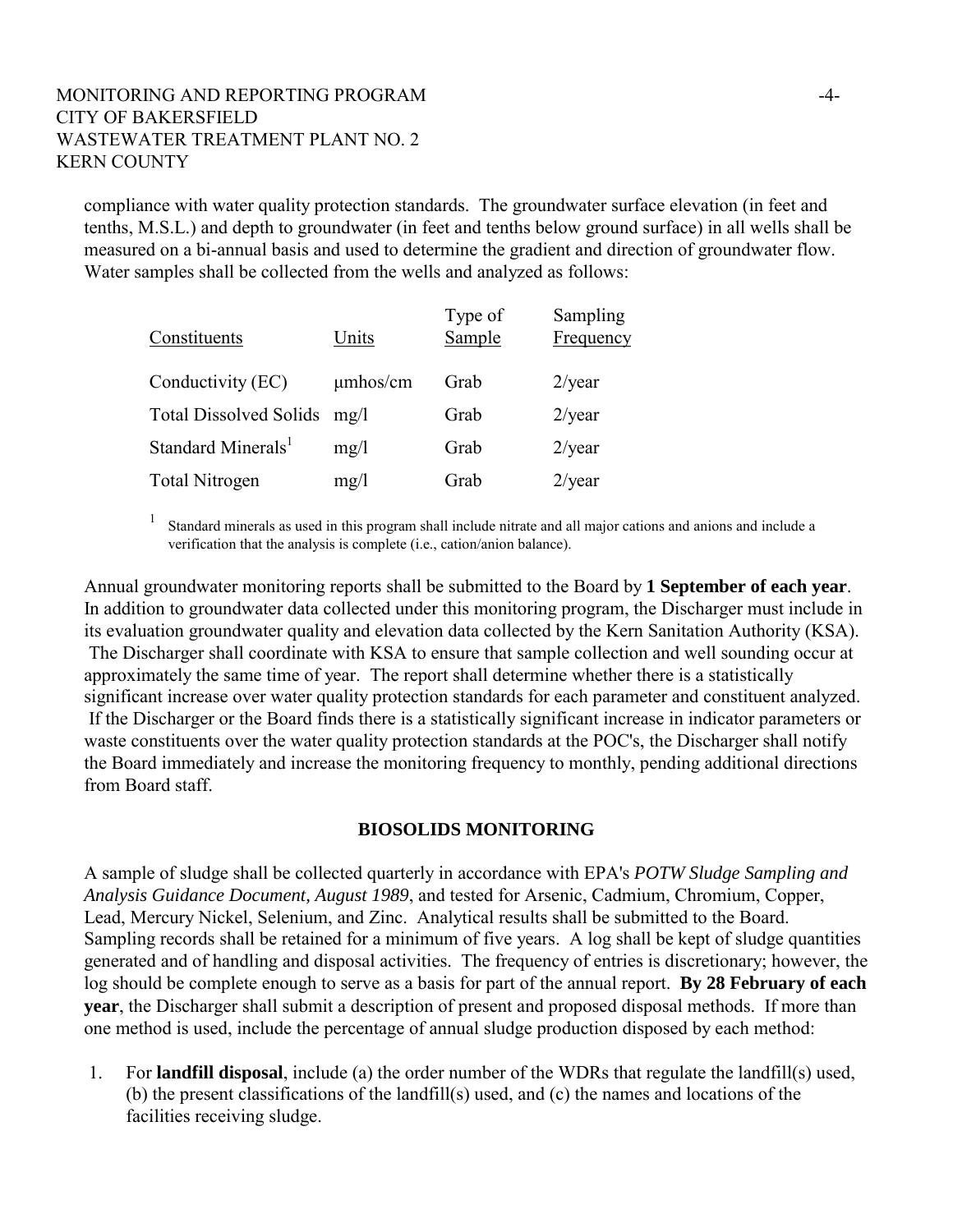- 2. For **land application**, include (a) the location of the site(s), (b) the Regional Board's WDR numbers that regulate the site(s), and (c) a technical report analyzing application rates and procedures relative to Department of Health Services' Manual of Good Practices for landspreading of Sewage Sludge and EPA's *Process Design Manual for land application of Municipal Sludges* and Title 23, California Code of Regulations, Section 2511 (f), and (d) subsequent uses of the land.
- 3. For **composting**, include (a) the location of the site(s), and (b) the Order No. of the WDRs that regulate the site(s).

#### **REPORTING**

Daily, monthly, and quarterly sampling results shall be submitted to the Board by the **20th of the month following the period the samples are collected**. Noncompliance with waste discharge requirements shall be reported as soon as discovered.

In reporting the monitoring data, the Discharger shall arrange the data in tabular form so that the date, the constituents, and the concentrations are readily discernible. The data shall be summarized in such a manner that illustrates clearly whether the Discharger complies with waste discharge requirements, including calculation of all averages, etc.

If the Discharger monitors any pollutant at the locations designated herein more frequently that is required by this Order, the results of such monitoring shall be included in the discharge monitoring report.

The Discharger may be requested to submit an annual report to the Board with tabular and graphical summaries of the monitoring data obtained during the previous year. Any such request shall be made in writing. The report shall discuss the corrective actions taken and planned to bring the discharge into full compliance with the waste discharge requirements.

By **31 January of each year**, the Discharger shall submit a written report to the Executive Officer containing the following:

- a. The names, titles, certificate grade and general responsibilities of persons operating and maintaining the wastewater treatment facility.
- b. The names and telephone numbers of persons to contact regarding the plant for emergency and routine situations.
- c. A certified statement of when the flow meter and other monitoring instruments and devices were last calibrated, including identification of who did the calibration (Standard Provision C.4).